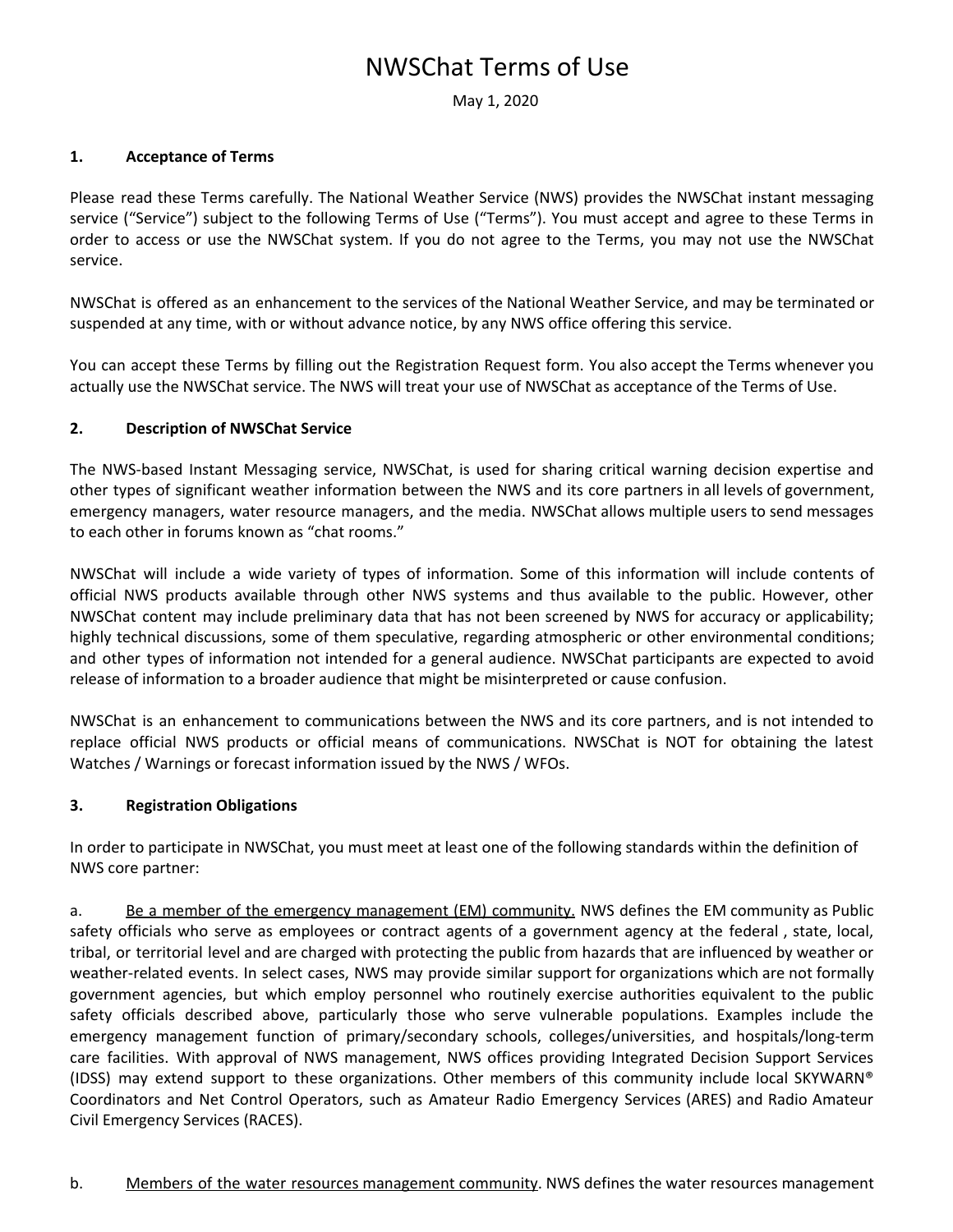community as Public officials who serve as employees or contract agents of a government agency at the federal, state, local, tribal, or territorial level and are charged with managing the nation's water resources for the public good, including infrastructure (e.g., dams, levees, reservoirs, etc.) supporting these management activities. In addition, NWS may provide similar support to quasi-government and private organizations which are not formally government agencies but which employ personnel who routinely exercise authorities similar to the public officials described above, as the actions of these organizations impact NWS forecasts. With approval of NWS management, NWS offices providing Integrated Decision Support Services (IDSS), may extend support to these organizations.

c. Be a government partner of a NWS office: This includes NWS employees and Government partners who have missions that require close coordination with the NWS. Government partners include (but are not limited to) the FAA, and water and land management officials.

d. Be a member of the electronic media: NWS defines Members of the electronic media as parties, and contract agents of parties who:

- 1. Have a need to actively participate in discussions with NWS Forecast Offices on imminent weather or other hazards, *and*
- 2. MUST Operate systems that routinely and rapidly relay weather and water watches, advisories, warnings and forecast information to a significant part of the population served by an NWS office; via electronic information distribution such as radio, television, internet, cellular, and other wireless means.

# Notes:

(1) NWSChat is **NOT** for obtaining the latest Watches / Warnings or forecast information issued by the NWS / WFOs.

(2) The following scenarios do not qualify for participation in NWSChat, unless they specifically meet all the Electronic Media criteria:

● Social Media Sites accounts regardless of the number of 'followers'.

Individuals, companies, or other entities involved in 'chasing' weather events and posting or streaming text or pictures of the event, but do not otherwise have a need to communicate with NWS.

Websites with a focus on specific weather, e.g. Storms, but do not meet all media criteria including "… routinely and rapidly relay weather and water watches and warnings...". For example: a 'storm' site that only posts NWS storm warnings would not qualify.

Media contract agents and employees whose job is 'storm chasing' and do not otherwise have a need to actively participate in discussions with NWS Forecast Offices on imminent weather or other hazards.

(3) NWSChat accounts will not be provided to individual NWS spotters (who play a key role in providing information to our forecast offices, but who do not routinely have the need to actively participate in discussions with NWS Forecast Offices to fulfill their function as a spotter).

In order to obtain an account for NWSChat services you will be required to provide information about yourself in the Registration form. You agree that the information provided to the NWS will be true, complete, accurate, and current. You agree to maintain and promptly update the registration data whenever changes occur so that it is true, complete, accurate and current.

You agree that you are of legal age (USA) and able to form a binding contract. You agree that you are not a person barred from receiving services under the laws of the United States.

You must take Training on the use of the Service prior to using your account.

## **4. Account Security and Passwords**

Each user must have an individual account. Group accounts are not permitted. You agree that you are responsible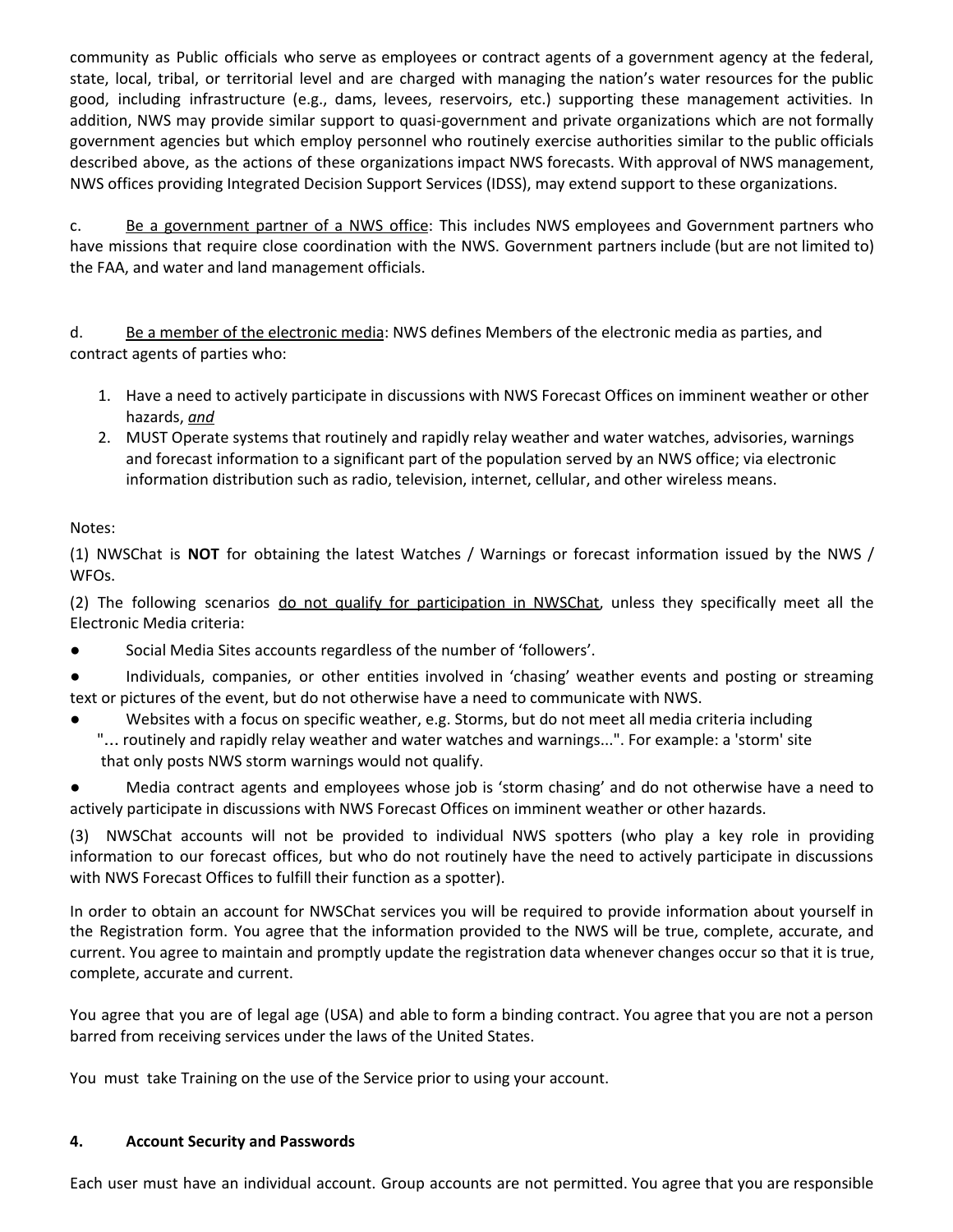for any activity that occurs under your account or user name. You agree that you are responsible for maintaining the confidentiality of any and all passwords used for access to NWSChat. You agree that your password is for your use only and that you may not give your password to any other person or cause the password to be distributed to other person(s).

You agree to change your account password according to the NWS IT policy, available at

https://nwschat.weather.gov/passwordpolicy.php, which states password requirements and expiration time. The IT policy may change with time; changes will be posted on the NWSChat webpage as needed. The Service will send you reminder notices prior to the expiration of your password. If your password expires, you will not have access to the Service until you reset the password (on-line).

## **5. NWSChat content and user conduct**

You understand that all information, text, data files, images, messages, tags, links or other materials (referred to as "Content") which you may have access to or is transmitted by the NWSChat is the sole responsibility of the person from whom the Content originated. You therefore are responsible for the Content you post, upload, or in any way make available via NWSChat. You understand that messages and communications and any Content using the NWSChat Service will be conducted in a professional manner.

The following activities are prohibited:

a. Posting, transmitting, uploading or otherwise making available any Content that is unlawful, threatening, abusive, obscene, harmful, defamatory, invasive of other's privacy, or racially, ethnically or otherwise objectionable, including undue or derogatory comments about others;

- b. Using the Service for personal gain\*;
- c. Disrupting or engaging in any activity which interrupts the Service;
- d. Using the Service for personal communications;

e. Releasing content to a broader audience that might be misinterpreted or cause confusion. This includes streaming, cut and paste, or posting of NWSChat content via the web, social media, or web-like services.

f. Any violation of these Terms.

# \*Note: Use or disclosure of the information contained in NWSChat for the purpose of personal gain is forbidden and may result in criminal or civil penalties in addition to termination of privileges as an NWSChat participant.

# **6. Privacy Policy**

Registration information about you is subject to our Privacy Policy available at:

[https://www.weather.gov/privacy.php.](http://www.weather.gov/privacy.php) You understand that the nature of 'chat' is that any content you provide is available to others in both 'real-time' and in logs and therefore NWSChat is not to be used for private or secure communications.

## **7. Termination of Service**

You may request to terminate your account at any time. You agree that your organization may request to terminate your account, with or without your knowledge. You agree to inform NWS when you change your job, role, employer, email address, or you no longer meet participation criteria: your account will be terminated if you no longer qualify. If you change your employer, your account will be terminated and you may re-apply with your new credentials.

You agree that the NWS may terminate your account for breaches or violations of the Terms, or for extended periods of inactivity (greater than 6 months). NWSChat is offered as an enhancement to the services of the National Weather Service, and may be terminated or suspended at any time, with or without advance notice, by any NWS office offering this service.

## **8. Service Availability**